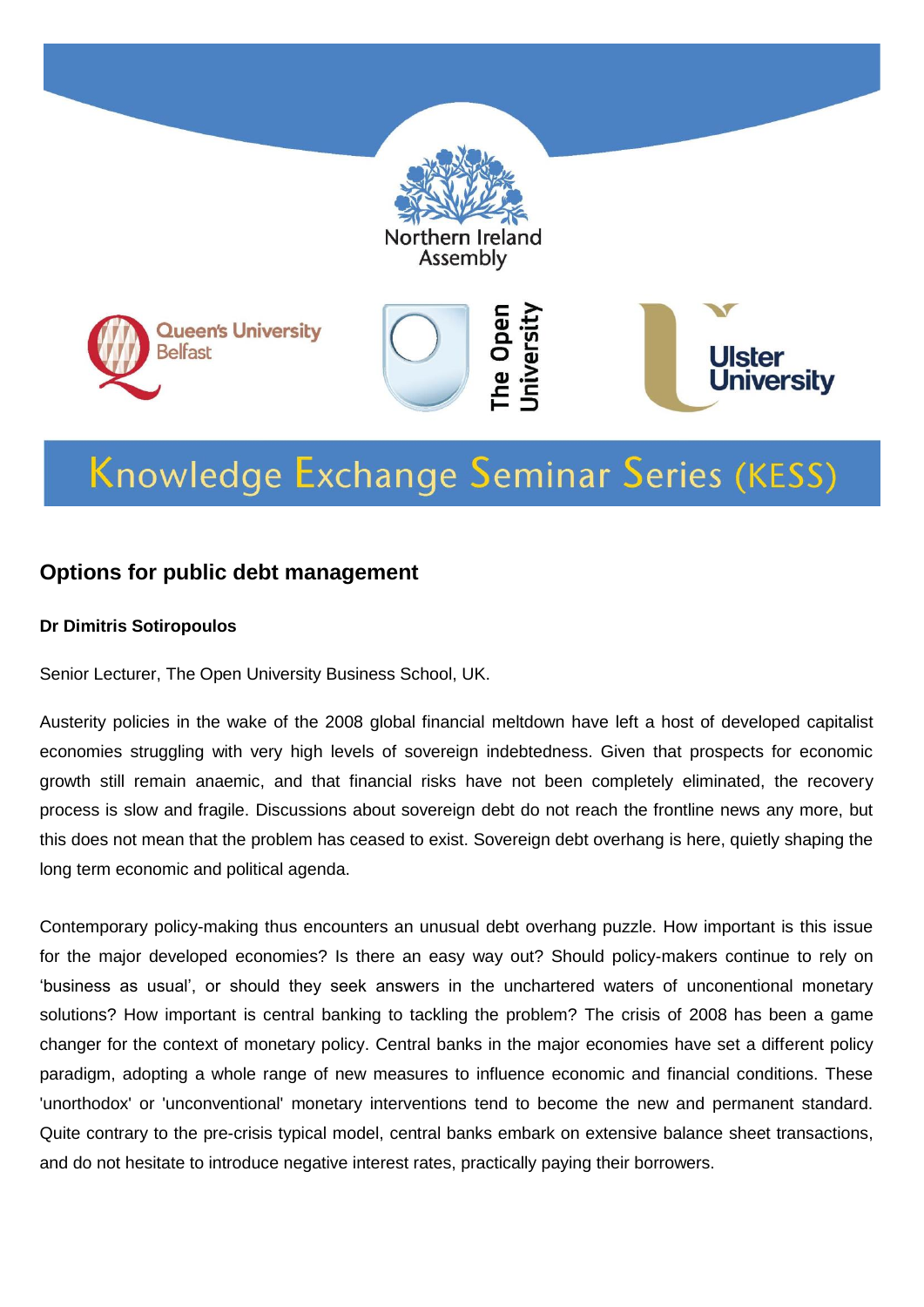### **Knowledge Exchange Seminar Series 2016-17**

In the post-crisis era, central banks have been forced to show their tremendous economic power. Could they also be an answer to the sovereign debt overhang? Austerity policies cannot deal with the problem in the major economies being unable to put growth back on track, at least in the medium term. Hence, a comprehensive solution to the debt problem could only come from unconventional monetary policies. Drawing upon a recent policy proposal for the resolution of the Euro-area sovereign debt overhang, this presentation briefly discusses a simple illustration of how an unconventional central bank intervention could potentially eliminate the sovereign debt overhang: (1) at a cost that is comparable to current monetary policy interventions, and (2) without violating the existing monetary policy context.

This illustration highlights the tremendous firepower of central banks in major economic unions. It aims at triggering the democratic discussion of possible effective responses to one of the key social problems of our time. It indicates that the problem of sovereign indebtedness is a political and not a technical one. Economies with weak currencies are better off within monetary unions and unconventional central bank policies are the only means to deal with the problem without jeopardizing the welfare aspects of social policy.